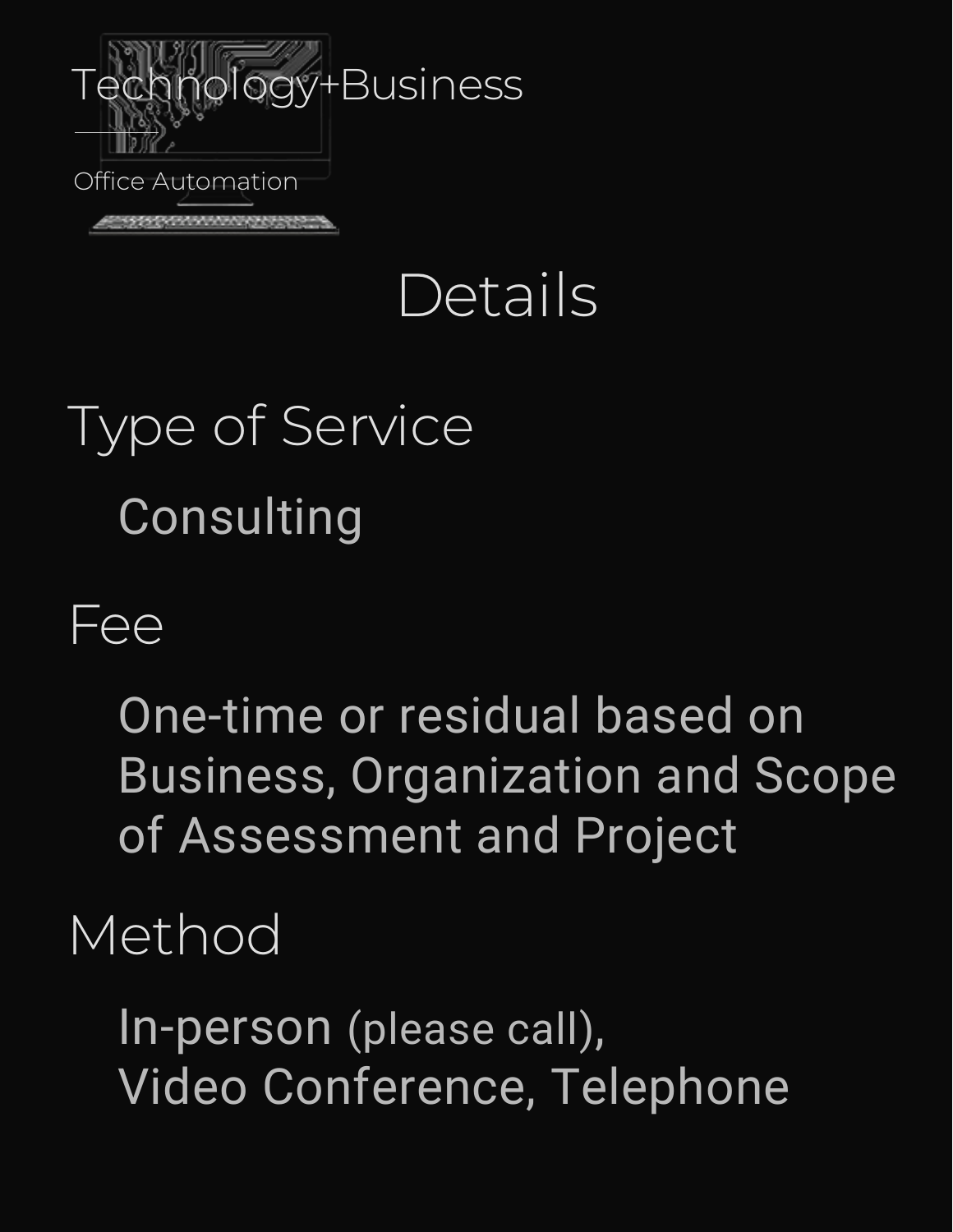### **Summary**

Detailed hands-on Exploration, Development and Strategy aimed specifically towards Office Automation

#### Features

- Customized to your needs
- Leveraging Office Automation
- Upgrading Existing Technology
- Office Software and Tools
- Design / Media Software
- Virtual Collaboration Software
- Project Management Software
- Document Storage Platforms
- Development/Strategy/Planning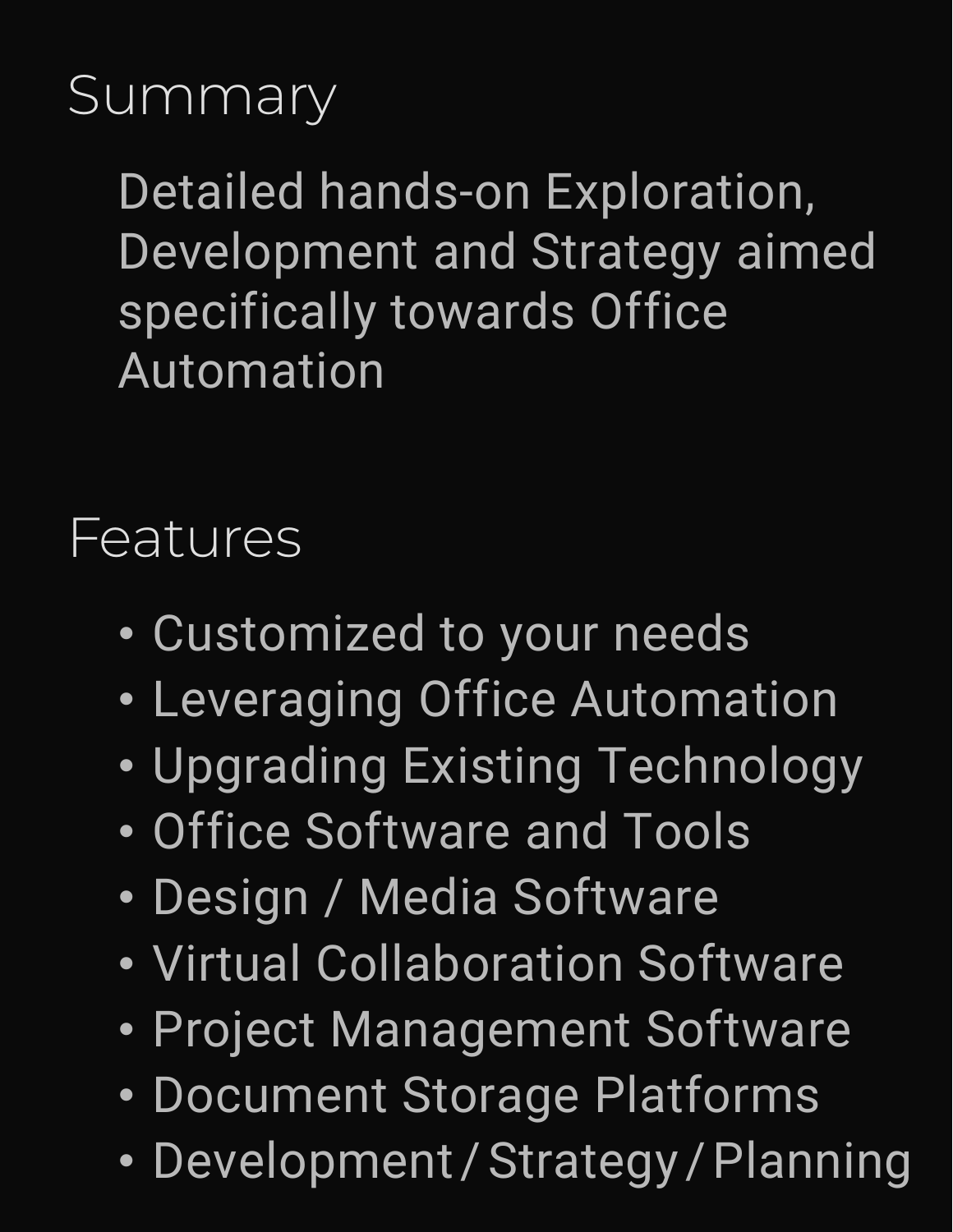### Goals and Expectations

Explore Options for replacing and upgrading Office Technology and Processes that hinder Profit and Surplus Revenue

#### Requirements

Strict Confidentiality Agreement, Willingness to try before you purchase from multiple Vendors, Give feedback on Office Automation Technology usage if applicable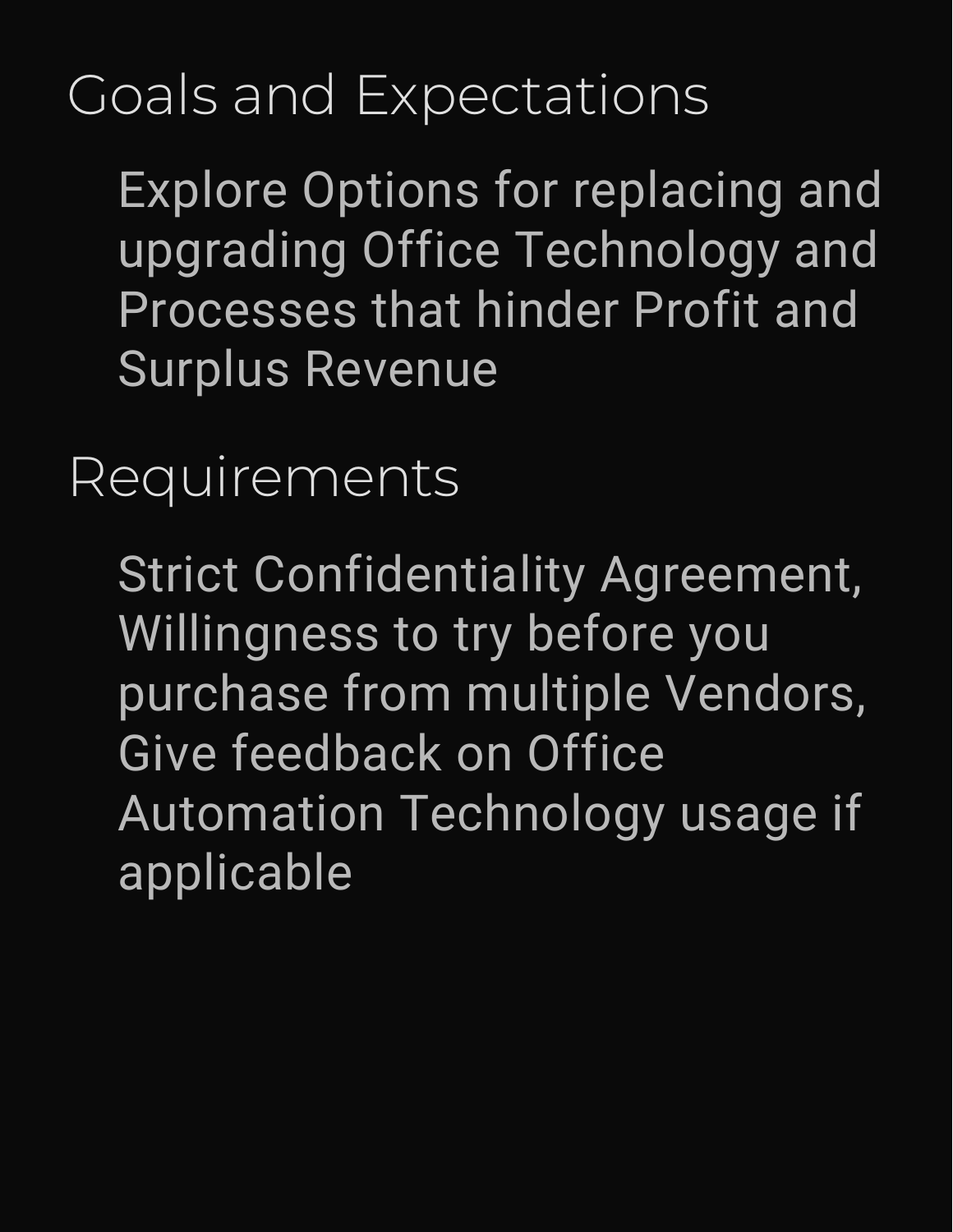#### Additional Details

"Office Automation" creates a streamlined, efficient and dynamic **Office Environment that builds Profit** and Surplus Revenue.

Most clients struggle with what to use, when to use and how to implement. How to use usually can easily be achieved through proper outside training and vendor onboarding once everything else has been established.

"Office Automation" builds strategies for procuring, implementing and using Office Tools, Design Software, Design Sprinting, Media Creation Software, Project Management platforms, and includes best methods for handling and storing of Electronic Files for efficiency.